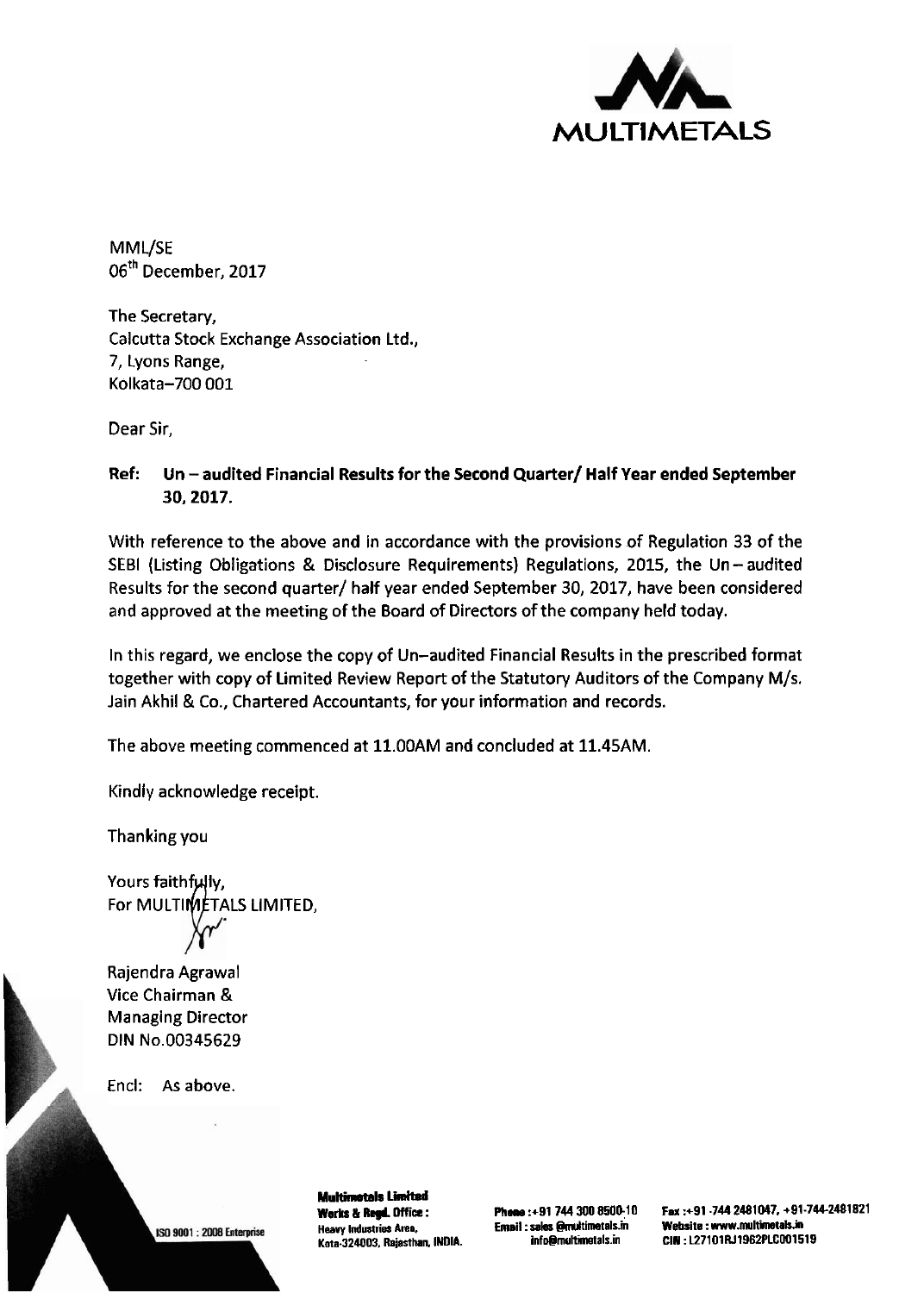## MULTIMETALS LIMITED

Regd. Office : Heavy Industries Area, Kansua Road, KOTA - 324 003

ClN No.1..27101 **R.1** I9621'LCOO 15 19

## Statement of Unaudited Financial Results for the quarter and Half year ended on 30<sup>th</sup> September, 2017

|                | <u>Statement of Unaudited Pinancial Results for the quarter and Halt year ended on 30" September, 2017</u> |                            |                            |                              |                        | (Rs. In Lakhs)                                |
|----------------|------------------------------------------------------------------------------------------------------------|----------------------------|----------------------------|------------------------------|------------------------|-----------------------------------------------|
| Sr.            | <b>Particulars</b>                                                                                         | <b>Ouarter</b> ended       |                            |                              | <b>Half Year ended</b> |                                               |
| No.            |                                                                                                            | 30.09.2017 (Un<br>audited) | 30.06.2017 (Un<br>audited) | 30.09.2016<br>(Un - audited) | audited)               | 30.09.2017 (Un - 30.09.2016 (Un -<br>audited) |
| $\mathbf{1}$   | <b>INCOME</b>                                                                                              |                            |                            |                              |                        |                                               |
|                | a Revenue from operations                                                                                  | 3,826.92                   | 4,147.00                   | 3,042.61                     | 7,973.92               | 6.057.61                                      |
|                | b Other operating income                                                                                   | 23.84                      | 41.20                      | 17.95                        | 65.04                  | 35.95                                         |
|                | <b>Total Revenue from Operation (a+b)</b>                                                                  | 3.850.76                   | 4.188.20                   | 3,060.56                     | 8.038.96               | 6,093.56                                      |
| c              | Other Income                                                                                               | 24.93                      | 27.74                      | 82.85                        | 52.67                  | 241.85                                        |
|                | <b>Total Income</b>                                                                                        | 3,875.69                   | 4,215,94                   | 3,143.41                     | 8,091.63               | 6,335.41                                      |
| $\overline{2}$ | <b>EXPENSES</b>                                                                                            |                            |                            |                              |                        |                                               |
| ā              | Cost of Material Consumed                                                                                  | 2,820.05                   | 2.527.00                   | 1,831.02                     | 5.347.05               | 4.003.02                                      |
|                | Purchase Cost of Stock - in - Trade                                                                        |                            |                            | 39.09                        |                        | 41.09                                         |
|                | Change in inventories of finished goods, work in progress & stock in                                       | (354.48)                   | 211.11                     | 141.70                       | (143.37)               | (79.30)                                       |
|                | <b>Employees Benefits Expenses</b>                                                                         | 104.26                     | 94.84                      | 90.81                        | 199.10                 | 180.63                                        |
|                | <b>Finance Costs</b>                                                                                       | 115.59                     | 106.32                     | 70.36                        | 221.91                 | 143.36                                        |
|                | Depreciation and Amortisation Expenses                                                                     | 114.76                     | 108.68                     | 179.52                       | 223.44                 | 359.63                                        |
| g              | Excise Duty/ GST                                                                                           | 585.69                     | 459.00                     | 299.77                       | 1.044.69               | 594.77                                        |
| h              | <b>Other Expenses</b>                                                                                      | 356.13                     | 492.00                     | 295.86                       | 848.13                 | 697.75                                        |
|                | Total Expenses (a+b+c+d+e+f+g+h)                                                                           | 3,742.00                   | 3,998.95                   | 2,948.13                     | 7,740.95               | 5,940.95                                      |
| 3              | <b>Profit/Loss before exceptional items and tax <math>(1 - 2)</math></b>                                   | 133.69                     | 216.99                     | 195.28                       | 350.68                 | 394.46                                        |
| 4              | <b>Exceptional Item</b>                                                                                    |                            |                            |                              |                        |                                               |
| 5              | Profit/Loss before tax $(3 - 4)$                                                                           | 133.69                     | 216.99                     | 195.28                       | 350.68                 | 394.46                                        |
| 6              | <b>Tax Expense</b>                                                                                         |                            |                            |                              |                        |                                               |
|                | (a) Current Tax                                                                                            | 63.01                      | 66.86                      | 89.50                        | 129.87                 | 179.50                                        |
|                | (b) Deferred Tax                                                                                           | (16.89)                    | 297                        | (24.52)                      | (13.92)                | (48.14)                                       |
|                | (c) Previous year Provision                                                                                |                            |                            | 10.61                        |                        | 10.61                                         |
| 7              | Profit/ $(Loss)$ after tax $(5 - 6)$                                                                       | 87.57                      | 147.16                     | 119.69                       | 234.73                 | 252.49                                        |
| 8              | Other Comprehensive Income (OCI)                                                                           |                            |                            |                              |                        |                                               |
|                | (a) Items that will not be reclassified to Profit or Loss:                                                 |                            |                            |                              |                        |                                               |
|                | (i) Acturial Gain/ (Loss) on Employee Defined Benefit Funds                                                | 4.16                       | (4.16)                     | (4.18)                       |                        | (8.36)                                        |
|                | (b) Items that will be reclassified to profit or loss                                                      |                            |                            |                              |                        |                                               |
| 9              | Total Comprehensive Income (7+8)                                                                           | 91.73                      | 143.00                     | 115.51                       | 234.73                 | 244.13                                        |
| 10             | Paid-up Equity share capital (Face Value Rs. 10)                                                           | 1.195.00                   | 1,195.00                   | 1.195.00                     | 1.195.00               | 1.195.00                                      |
| u              | Earnings Per Equity Share (Basic & Diluted EPS) (In Rs)                                                    | 0.77                       | 1.20                       | 0.97                         | 1.96                   | 2.04                                          |



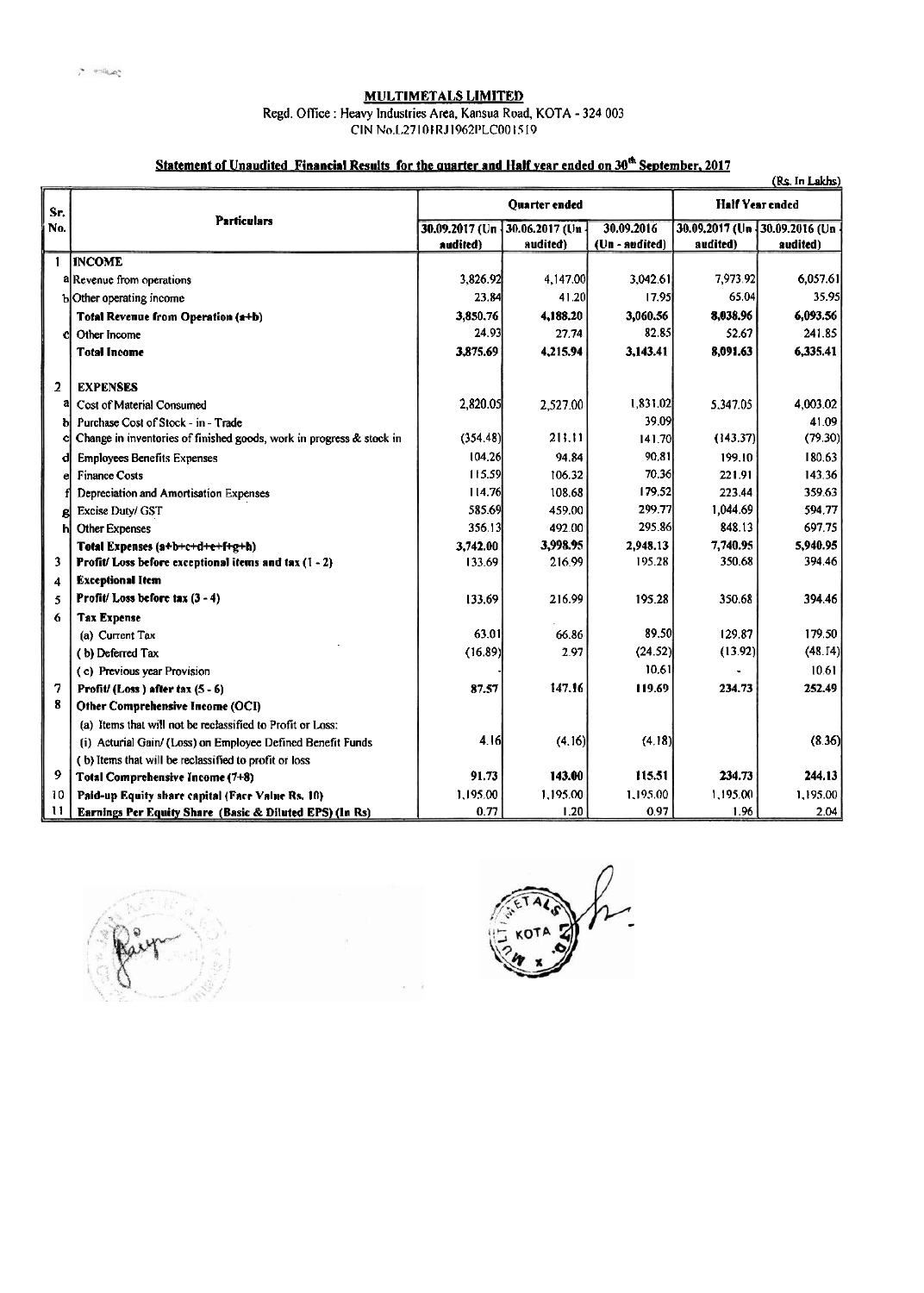|  |  | Statement of Unaudited Assets and Liabilities as at 30 <sup>th</sup> September 2017 |
|--|--|-------------------------------------------------------------------------------------|
|--|--|-------------------------------------------------------------------------------------|

|                                     |                                            | As at                |  |  |
|-------------------------------------|--------------------------------------------|----------------------|--|--|
|                                     |                                            | 30th September, 2017 |  |  |
| <b>Particulars</b>                  |                                            | (Rs. In Lakhs)       |  |  |
|                                     |                                            | Unaudited            |  |  |
| <b>ASSETS</b>                       | $\mathfrak{f}$                             |                      |  |  |
|                                     | <b>Non-current assets</b>                  |                      |  |  |
|                                     | $(a)$ Property, Plant and Equipment        | 1,534.67             |  |  |
|                                     | $(b)$ Capital work-in-progress             | 111.57               |  |  |
| (c) Financial Assets                |                                            |                      |  |  |
|                                     | $(i)$ Investments in equity shares         | 4.80                 |  |  |
|                                     | (ii) Loans & Advances                      | 86.10                |  |  |
|                                     | (d) Deferred tax assets (net)              | 236.11               |  |  |
|                                     | (e) Other non-current assets               | 246.40               |  |  |
| 2 Current assets                    |                                            |                      |  |  |
| $(a)$ Inventories                   |                                            | 2,550.38             |  |  |
| $(b)$ Financial Assets              |                                            |                      |  |  |
|                                     | $(i)$ Trade receivables                    | 2,136.20             |  |  |
|                                     | $(ii)$ Cash and cash equivalents           | 352.11               |  |  |
|                                     | (iii) Bank balances other than (iii) above |                      |  |  |
|                                     | (iv) Loans & Advances                      | 254.22               |  |  |
|                                     | (c) Current Tax Assets (Net)               |                      |  |  |
| $(d)$ Other current assets          |                                            | 1,594.10             |  |  |
|                                     |                                            |                      |  |  |
| <b>Total Assets</b>                 |                                            | 9,106.66             |  |  |
|                                     | <b>EQUITY AND LIABILITIES</b>              |                      |  |  |
|                                     |                                            |                      |  |  |
| <b>EQUITY</b>                       |                                            |                      |  |  |
| $(a)$ Equity Share capital          |                                            | 1,195.00             |  |  |
| $(b)$ Other Equity                  |                                            | 3,173.45             |  |  |
| <b>LIABILITIES</b>                  |                                            |                      |  |  |
| 1 Non-current liabilities           |                                            |                      |  |  |
| (a) Provisions                      |                                            | 173.96               |  |  |
|                                     | (b) Other non-current liabilities          | 17.10                |  |  |
| 2 Current liabilities               |                                            |                      |  |  |
| $(a)$ Financial Liabilities         |                                            |                      |  |  |
|                                     | (i) Borrowings                             | 2,600.29             |  |  |
|                                     | (ii) Trade payables                        | 1,407.28             |  |  |
| $(b)$ Other current liabilities     |                                            | 454.72               |  |  |
| $(c)$ Provisions                    |                                            | 84.86                |  |  |
|                                     |                                            |                      |  |  |
| <b>Total Equity and Liabilities</b> |                                            | 9,106.66             |  |  |

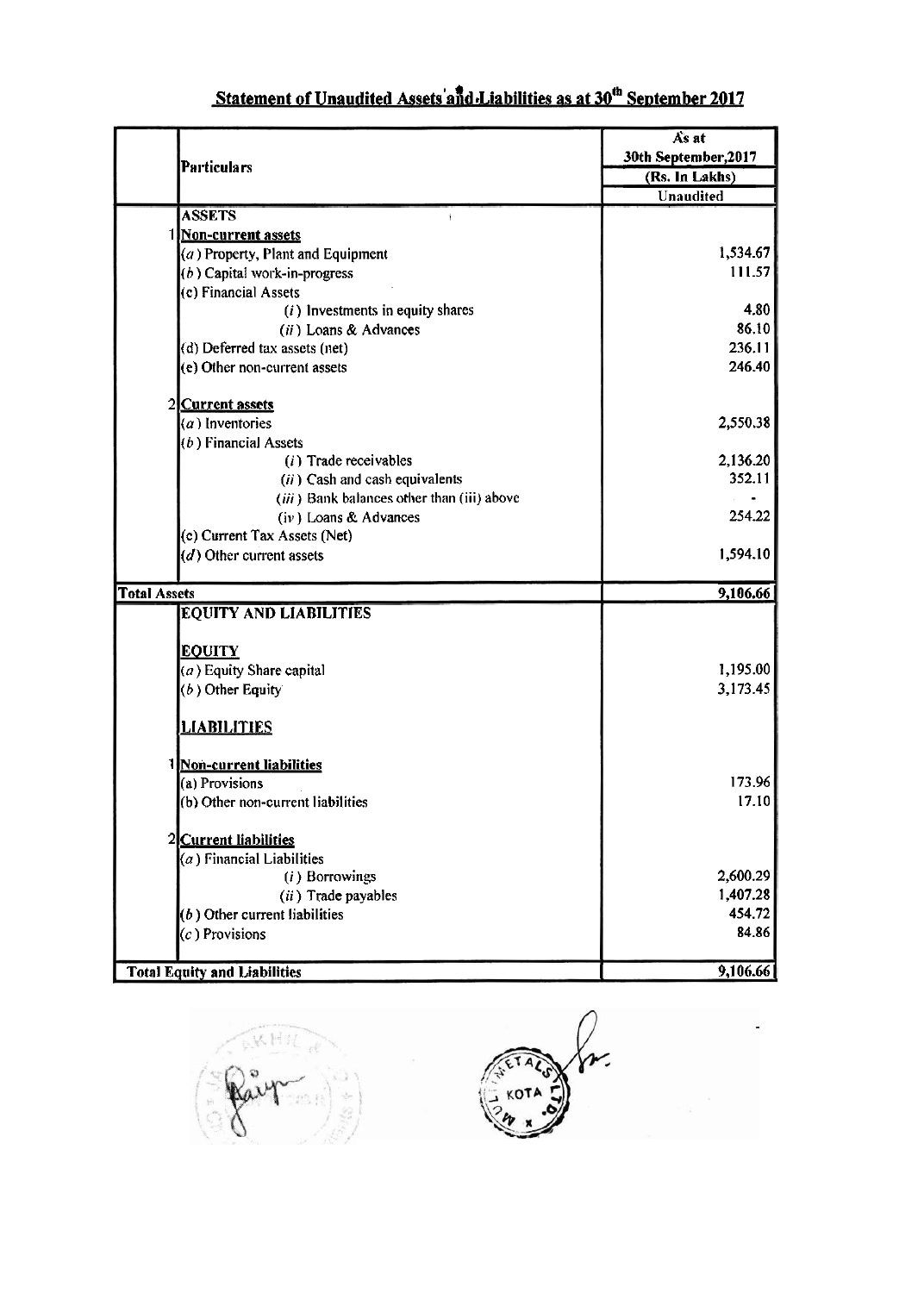Notes :

- .-

- **<sup>1</sup>**The above financial results were reviewed by the Audit Committee of the Board and subsequently approved by the Board of Directors of the company at its meeting held on 6th December, 2017. The above financial results for the quarter & half year ended 30th September, 2017 were reviewed by Statutory Auditors of the company.
- 2 The Company has adopted Indian Accounting Standards (IND AS) prescribed **111s** 133 of the Companies Act 2013 read with the Companies (Indian Accounting Standards) Rules 2015 w.e.f. 1st April 2017. Accordingly these results have been prepared in accordance with said MD AS and Rules including recognition and measurement principles laid down in lND AS 34 "Interim Financial Reporting" and other recognised accounting practices and policies to the extent applicable. Consequently results for the corresponding quarter and half year ended on 30th September,2017 have been restated to comply with IND AS to make them comparable.
- **3** The IND AS compliant financial results are not subjected to the Limited Review or audit. However, the management has excercised necessary due diligence to ensure that the financial results provided a true and fair view of the company's affairs.
- 4 Segment Reporting as defined in IND AS -108 "Operating Segments" is not applicable since the entire operation of the company relates to only single segment i.e. Engineering Metal Products.
- 5 Reconciliation between results previously reported under Indian GAAP and now presented under Ind AS is given below:

|                                                                                           | (Rs. In Lakhs)                        |                                                |
|-------------------------------------------------------------------------------------------|---------------------------------------|------------------------------------------------|
| <b>Particulars</b>                                                                        | Quarter<br><b>Ended</b><br>30.09.2016 | <b>Half Year</b><br><b>Ended</b><br>30.09.2016 |
| Net Profit as per Previous Indian GAAP                                                    | 116.89                                | 246.89                                         |
| <b>IND AS Adiustments:</b>                                                                |                                       |                                                |
| Actuarial (gain)/Loss on Employee Defined Benefit Funds recognised in other Comprehensive |                                       |                                                |
| lincome                                                                                   | 4.18                                  | 8.36                                           |
| Deferred tax on above                                                                     | (1.38)                                | (2.76)                                         |
| Net Profit as per Ind AS                                                                  | 119.69                                | 252.49                                         |
| Other Comprehensive Income                                                                | (4.18)                                | (8.36)                                         |
| Total Comprehensive Income as reported under Ind AS                                       | 115.51                                | 244.13                                         |

6 There are no exceptional and extraordinary items during the quarter and half year ended September 30,201 7.

7 Previous year figure have been regroup/ rearrange wherever necessary.

Place : Kota, Rajasthan Date: December 6, 2017

For and on behalf of the Board of Directors

Rajendra Agrawal Vice Chairman & Managing Director DIN No.00345629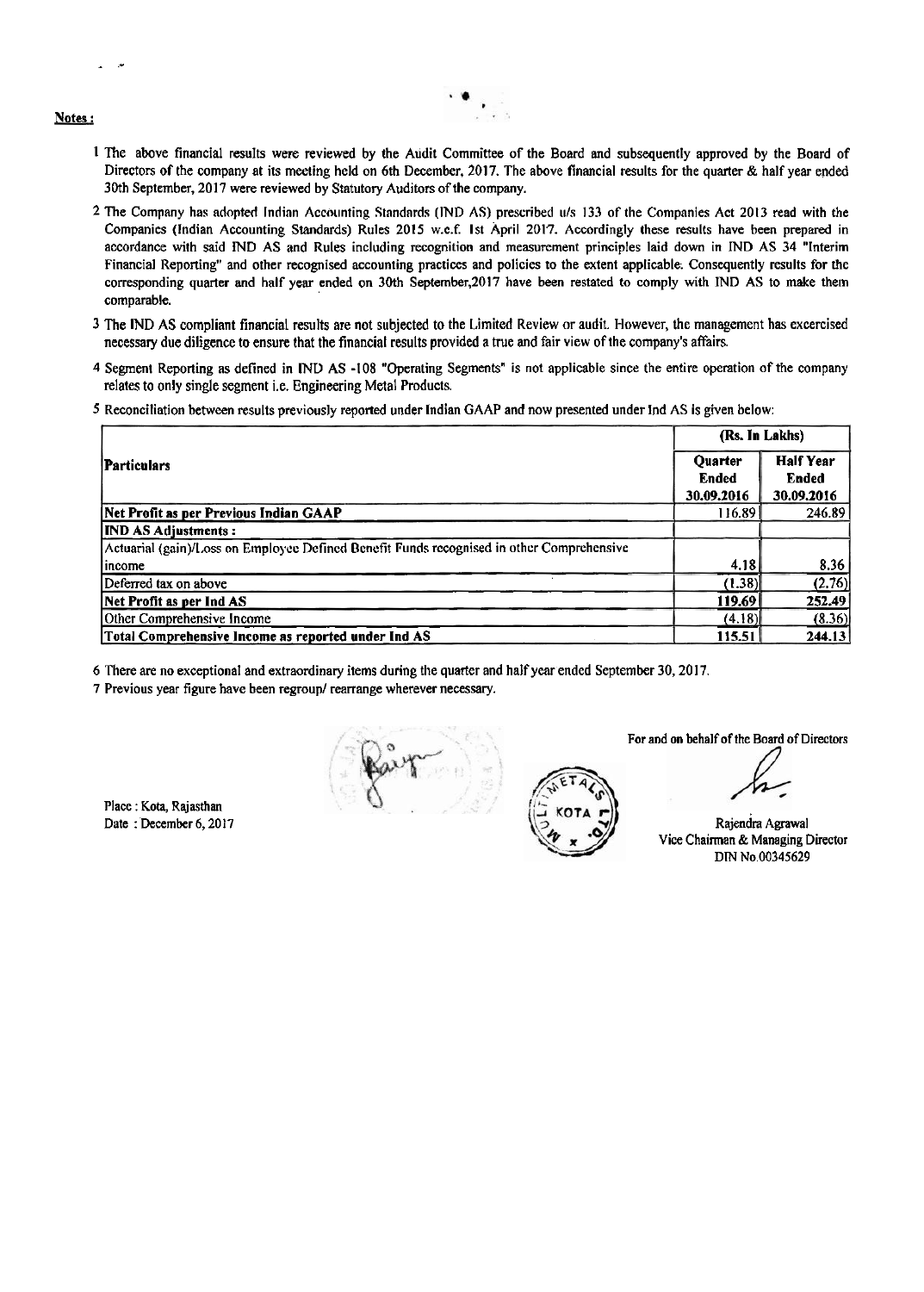

## **JAIN AKHIL** & *CO.*

*C'hariered Accountants* 

**Limited Review Report on the Unaudited Financial' Results for the quarter ended September 30, 2017 pursuant to the regulation 33 of SEBI (Listing Obligations and Disclosures Requirements) Regulations, 2015** 

**To** 

**The Board of Directors Multimetals Limited** 

- 1. We have reviewed the accompanying Statement of Unaudited Financial Results of **Multimetals Limited** ('the company') for the quarter ended September 30, 2017 ("the Statement"), being submitted by the Company pursuant to the requirements of 'Regulation 33 of the SEBI (Listing Obligations and Disclosure Requirements) Regulations, 2015 read with Circular No. CIR/CFD/FAC/62/2016 dated July 5. 2016. This statement is the responsibility of the Company's Management and approved by the Board of Directors, has been prepared in accordance with recognition and measurement principles laid down in Indian Accounting Standard 34 "Interim Financial Reporting" as prescribed under Section 133 of Companies Act, 2013 ("the Act") read with relevant rules issued there under and other accounting principles generally accepted in India. Our responsibility is to issue a report on the Statement based on our review.
- 2. We conducted our review in accordance with the Standard on Review Engagement (SRE) 2410, "Review of Interim Financial Information Performed by the Independent Auditor of the Entity" issued by the Institute of Chartered Accountants of' India. **l** his standard requires that we plan and perform the 'review to obtain moderate assurance as to whether the Statement is free of material misstatement. A review is limited primarily to inquiries of the Company personnel and analytical procedures applied to financial data and thus provide less assurance than an audit. We 'have not performed an audit and accordingly, we do not express an audit opinion.
- 3. Based on our review conducted as above, nothing has come to our attention that causes us to believe that the accompanying Statement of unaudited financial results prepared in accordance with applicable accounting standards and other recognised accounting practices and policies has not disclosed the information required to be disclosed in terms of



610, New Delhi House, 27. Barakhamba Road. New Delhi-110001 Contact: (011)41511980, 9953031680, 9999660382 Email: jainakhilandcompany@gmail.com

-